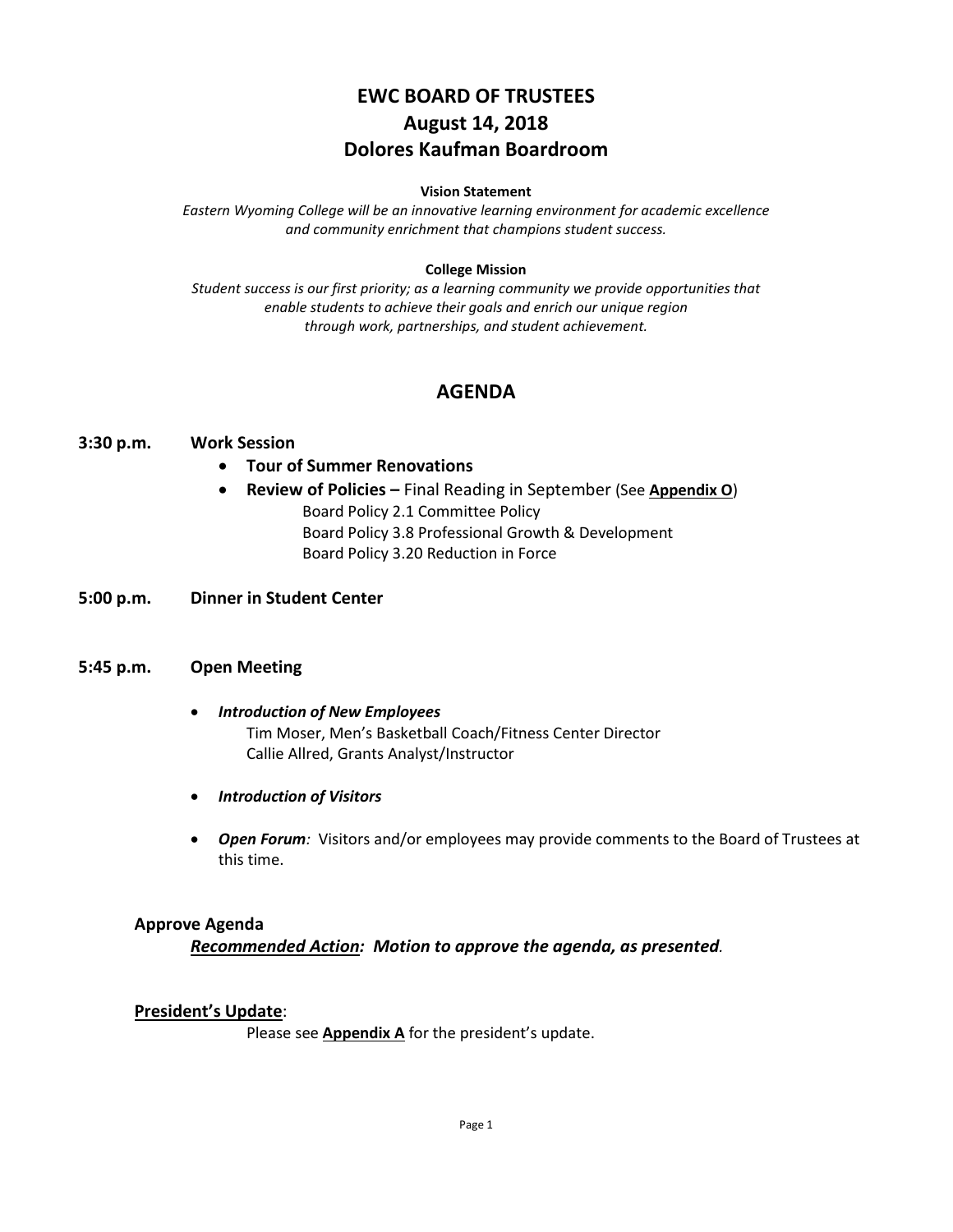### **Approve Consent Agenda** – **Appendix B**

*Trustees, please contact Dr. Travers with any questions prior to the board meeting.*

- **Approve Minutes**: *Please see Appendix B1 for the minutes from the July 10, 2018 meeting. Prepared by Holly Branham, Executive Assistant to the President/Board of Trustees*
- **Ratify Appointment of Callie Allred to the Position of Grants Analyst/Instructor**: *The Board responded to an electronic poll on July 26 regarding the appointment of Callie Allred to the Grants Analyst/Instructor position and unanimously approved the appointment. We are requesting ratification of that action.*

*Prepared by Holly Branham, Executive Assistant to the President/Board of Trustees*

### *Recommended Action: Motion to approve the consent agenda, as presented.*

### **Action Items**

### **Approve Financial Report**

Please see **Appendix C** for the written financial report. *Prepared by Mr. Kwin Wilkes, Vice President for Administrative Services*

### *Recommended Action: Motion to approve the financial report, as presented.*

## **Approve Reclassification of Position #337 (CTL Coordinator) from C41 to C43 effective August 20, 2018**

Following a Job Description re-write for the CTL Coordinator, to which several duties and responsibilities were added, and the application and analysis of the Fox-Lawson decision band method, HR concurs with the supervisory chain's recommendation, and the President's indorsement, to reclassify position #337 to Student Success Director, C43.

*Prepared by Mr. Ed Meyer, Director of Human Resources*

# *Recommended Action: Motion to reclassify Position #337 from CTL Coordinator, C41 to Student Success Director, C43 with an effective date of August 20, 2018, as presented.*

#### **Approve Appointment of Kimberly Russell to Position of Residence Life Director**

We are requesting the Board approve the appointment of Kimberly Russell as Residence Life Director. Ms. Russell will fill the vacancy created by the resignation of Kyle Rice at last month's meeting. She will transition from the Outreach/Perkins Coordinator position to Residence Life as soon as possible.

*Prepared by Holly Branham, Executive Assistant to the President/Board of Trustees*

# *Recommended Action: Motion to approve the appointment of Kimberly Russell to the position of Residence Life Director, as presented.*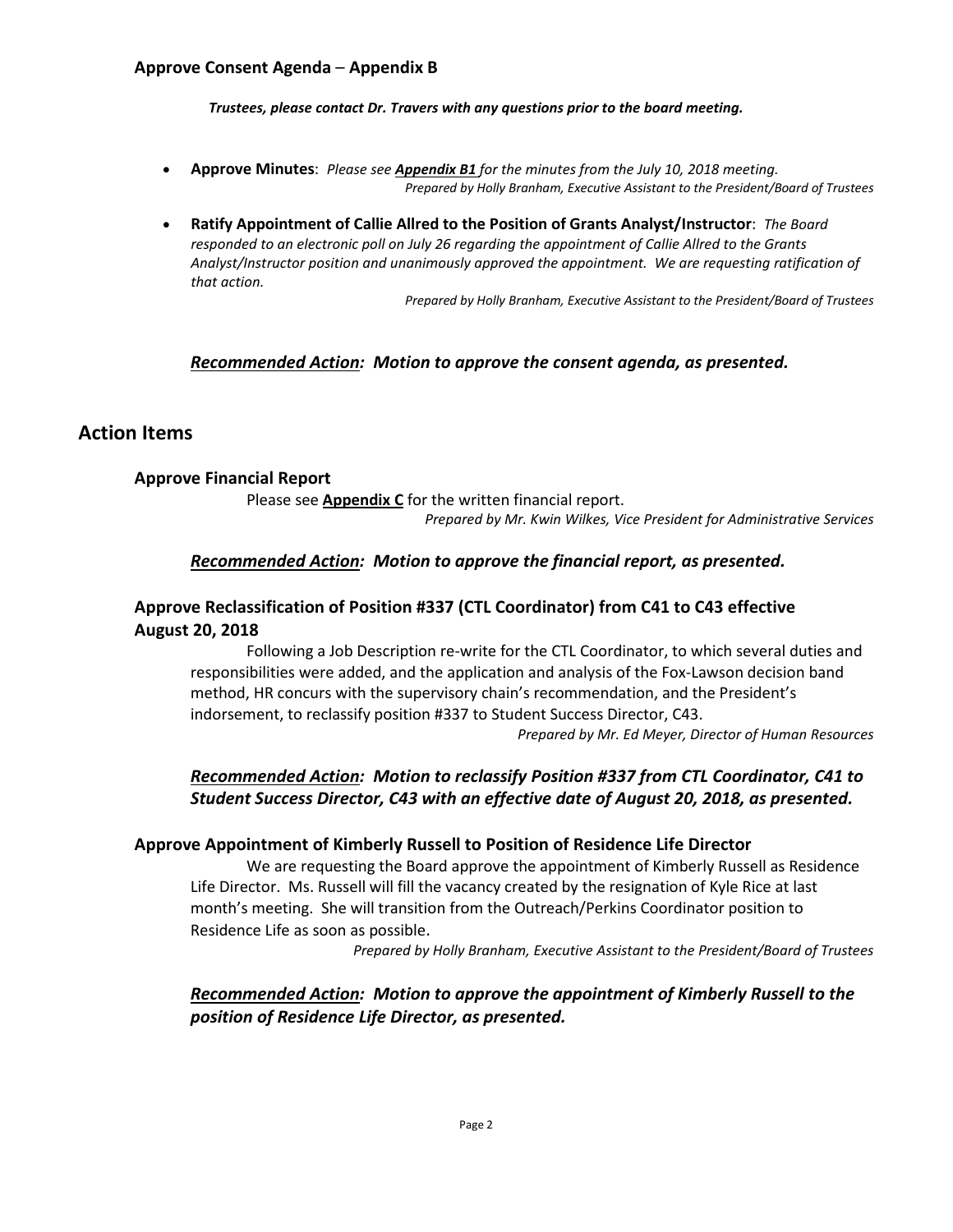# **Information Items**

### **Academic Services Instructional Program Reviews – Part 2**

- Art Program **Appendix D**
- Criminal Justice Program **Appendix E**
- Education Program **Appendix F**
- English Program **Appendix G**
- **☆** Mathematics Cluster **Appendix H**

*Presented by Academic Services*

## **College Relations Update**:

Please see **Appendix I** for the College Relations update.

*Prepared by Ms. Tami Afdahl, Director of College Relations*

### **Construction Projects and Major Maintenance Update**:

Please see **Appendix J** for current construction projects and major maintenance projects. *Prepared by Mr. Kwin Wilkes, Vice President for Administrative Services and Mr. Keith Jarvis, Director of Physical Plant*

**Douglas Campus Update**:

Please see **Appendix K** for the Douglas Campus update.

*Prepared by Ms. Margaret Farley, Associate Vice President for Converse County*

### **Human Resources Update**:

Please see **Appendix L** for the HR update.

*Prepared by Mr. Edward Meyer, Director of Human Resources*

### **Institutional Development Update**:

An update will be provided at the meeting. *Prepared by Mr. John Hansen, Director of Institutional Development*

### **Student Services Update:**

Please see **Appendix M** for the Student Services update.

Prepared by Dr. Don Appiarius, Vice President for Student Services

### **Revised Administrative Rules:** See **Appendix N**

- Administrative Rule 2.0.5 Professional Development Committee
- Administrative Rules 2.1.1 2.1.6 Dean of Instruction, Department Heads, Program Directors
- Administrative Rule 3.2.1 Appointment of Faculty & Staff
- Administrative Rule 3.2.2 Appointment & Advancement of Benefitted
- Administrative Rules 3.8.1 3.8.5 Professional Development
- Administrative Rule 5.9.1 Admission of International Students

### **Trustee Topics**

# **Upcoming Events Reminder:**

| August 8-28 | <b>Filing Period for Board of Trustee Candidates</b>    |
|-------------|---------------------------------------------------------|
| August 9    | Goshen County Ag Appreciation Breakfast, 6:30-9:30 a.m. |
| August 9    | Goshen County Fair Parade, 10:00 a.m.                   |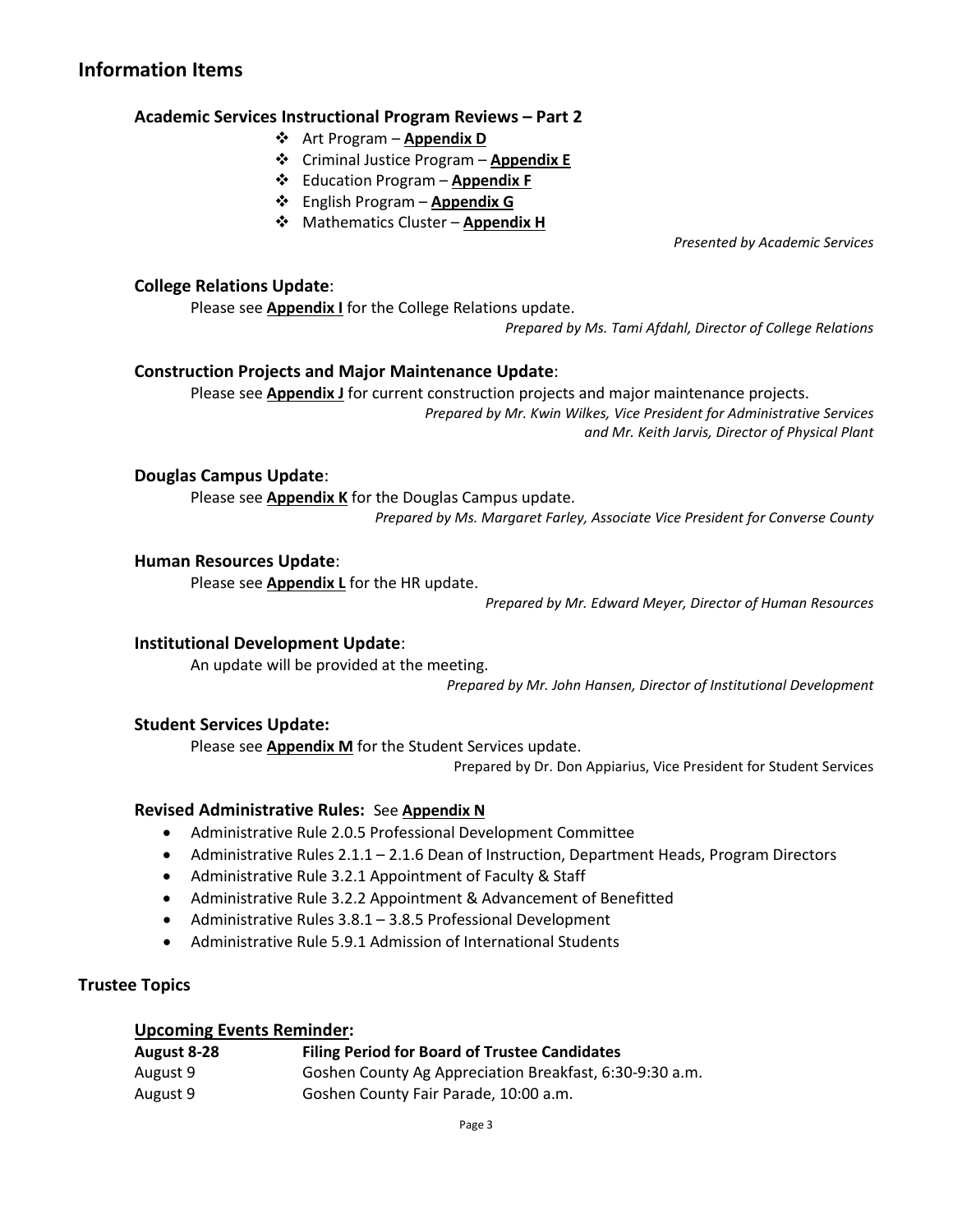| <b>August 14</b> | <b>EWC Board Meeting</b>                                                          |
|------------------|-----------------------------------------------------------------------------------|
| August 18        | <b>Wyoming State Fair Parade</b>                                                  |
| <b>August 21</b> | 70 <sup>th</sup> Anniversary Photograph in Gymnasium, 10:00 a.m.                  |
| August 24        | 70 <sup>th</sup> Anniversary Community BBQ, Douglas Campus, 11:00 to 1:00 p.m.    |
| August 28        | 70 <sup>th</sup> Anniversary Community Tailgate, CTEC Parking Lot, 4:30-6:00 p.m. |
| August 28        | First Home Volleyball Game, 6:00 p.m.                                             |
|                  |                                                                                   |

# *September 11 EWC Board Meeting*

# **Executive Session – Personnel**

*Recommended Action: Motion to approve adjourning to executive session to discuss personnel.*

# **Adjournment**